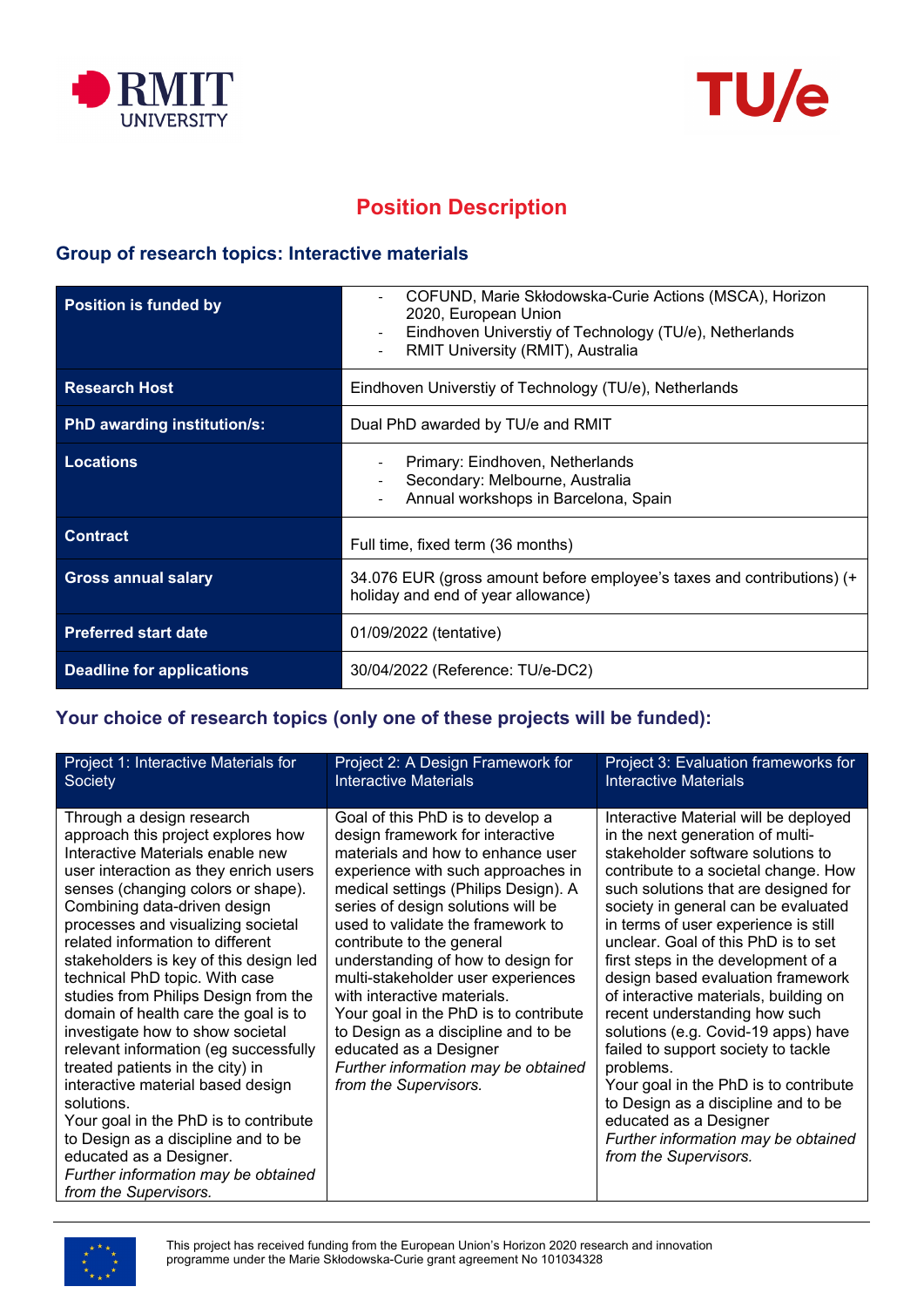



**Supervisors:** Full Prof. Regina Bernhaupt (TU/e) **and** Prof. Laurene Vaughan (RMIT)

| Research Fields: Industrial design, Sustainability, Data science and Digital | <b>Research Fields: Industrial design,</b> |
|------------------------------------------------------------------------------|--------------------------------------------|
| design                                                                       | Sustainability, Digital design,            |
|                                                                              | <b>Psychology and Data science</b>         |

#### **REDI**

The REDI (RMIT European Doctoral Innovators) program is a unique opportunity offering excellent PhD conditions including enviable international experience, top-class research discipline and transversal skills training as well as networking with academic and industry leaders across 60+ supporting partners and 12 countries. As a REDI researcher you will be:

- enrolled by two entities, with the chance to be awarded dual doctorates and gain alumni status from multiple institutions, including the Marie Curie Alumni Association.
- seeing the world and spending a year at RMIT University in Melbourne, Australia (ranked in the top 20 of universities under 50 years old in the world).
- part of a rich multidisciplinary network of researchers and supervisors who come together in annual, week-long training events in Barcelona.
- working closely with industry and gaining experience with the 40+ leading companies supporting the program.
- earning a salary above national standards for doctoral positions with full social security benefits (with further support available for eligible researchers with additional needs).
- receiving support and guidance from two highest-calibre, experienced supervisors with high PhD completion rates.
- enhancing your career prospects through comprehensive technical and transversal skills training from leading institutions, intersectoral and international experience and mentoring.
- working on innovative and exciting projects of high commercial and societal value with up to four years to complete your research.

#### **For more information visit: rediprogram.eu**

### **Are you REDI? (Expected Profile)**

#### **Project 1**

**Your background and skills**: You should have a solid background in Human-Computer Interaction with a strong affinity towards technology and programming; programming skills at least in one language e.g. Java, C; and a good basis is data analytics and statistics. Likewise, good communication skills in English, both in speaking and in writing are required.

**Your work experience**: Professional experience is not required.

**Your research experience**: Experience in research and a publication record will be considered advantageous.

#### **Project 2**

**Your background and skills**: You should have a solid background in Design or Interaction Design or Multimedia Design and a good basis in user-centered design methods and approaches. Likewise, good communication skills in English, both in speaking and in writing are required.

**Your work experience**: Professional experience is not required.

**Your research experience**: Experience in research and a publication record will be considered advantageous.

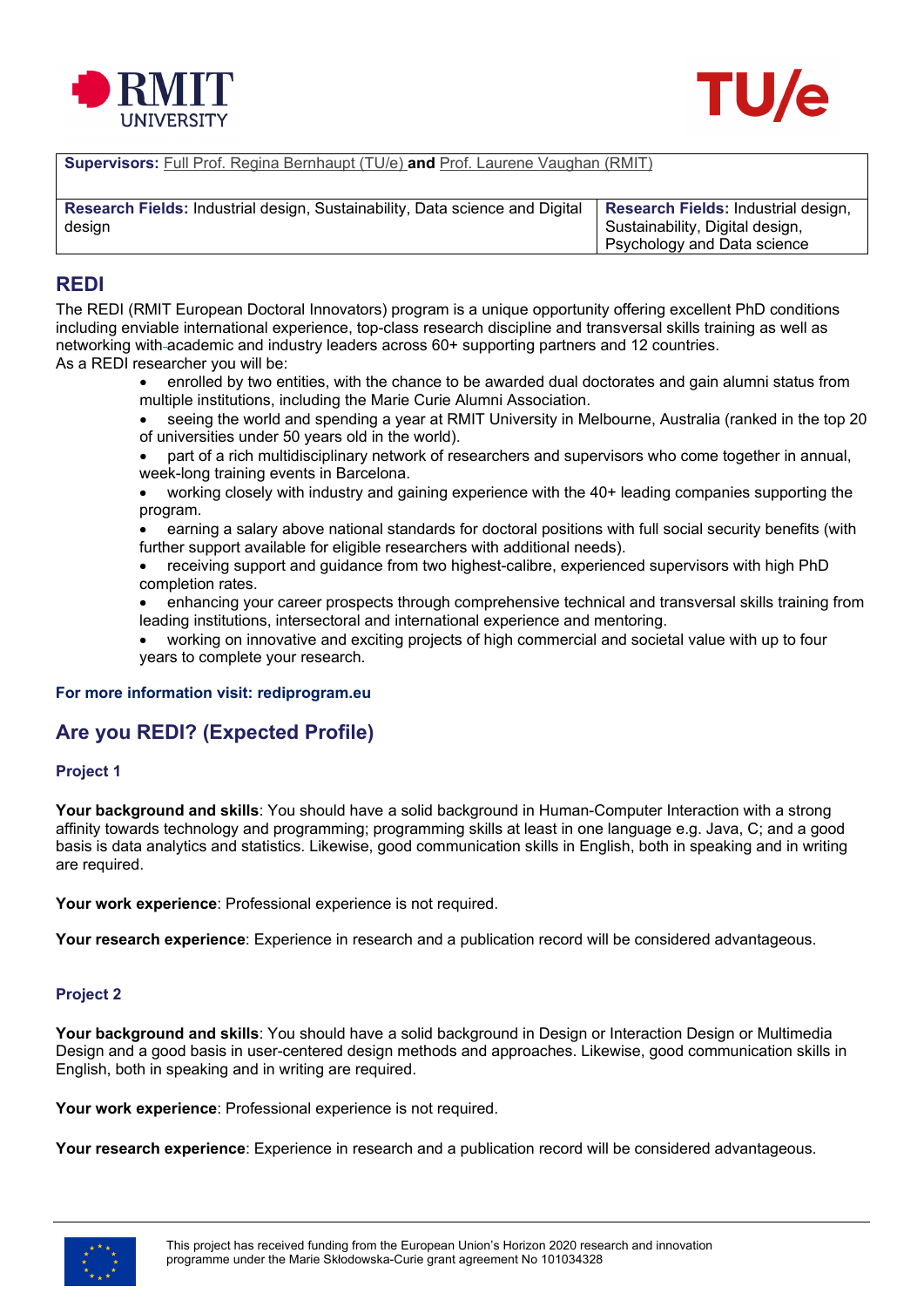



#### **Project 3**

**Your background and skills**: You should have a solid background in Design, HCI or Computer Science; a strong interest in methods and their development; and a good basis in data analytics and statistics. Likewise, good communication skills in English, both in speaking and in writing are required.

**Your work experience**: Professional experience is not required.

**Your research experience**: Experience in research and a publication record will be considered advantageous.

#### **Employment Benefits and Conditions**

TU/e offers a 36-month full-time work contract (extendable up to 48 months in duly justified cases), indicatively starting on 1st September 2022. The position will be based in Eindhoven (Netherlands). International travel is foreseen, including to Australia (up to 12 months) and Spain (one week per year). There is a probation period of nine (9) months and there are 40 working hours per week.

The remuneration, in line with the European Commission rules for Marie Skłodowska-Curie grant holders, will consist of a gross annual starting salary of 34.076 EUR (gross amount before employee's taxes and contributions) (+ holiday and end of year allowance) resulting in est. €2.434 EUR gross per month. The net salary\* to be perceived by the researcher is estimated at €1.964 EUR net per month. However, the definite amount to be received by the Researcher is subject to national tax legislation. For more information on the estimated monthly net salary, use the [net salary](https://thetax.nl/?year=2021&startFrom=Year&salary=36000&allowance=0&socialSecurity=1&retired=0&ruling=0&rulingChoice=normal)  [calculator.](https://thetax.nl/?year=2021&startFrom=Year&salary=36000&allowance=0&socialSecurity=1&retired=0&ruling=0&rulingChoice=normal)

*\*Net salaries can fluctuate in accordance with an individual's personal circumstances (marital status, age, disability, family and dependents, etc. The above indicative net salaries offer an approximation of what a single person in their early 20s could expect to receive in their bank account after taxes.*

#### **Benefits include**:

- A yearly holiday allowance of 8% of the yearly salary.
- A yearly end year allowance of 8.3% of the yearly salary.
- A broad package of fringe benefits (including an excellent technical infrastructure, moving expenses, savings schemes and excellent sports facilities).
- 1,000€ yearly travel allowance to cover flights and accommodation to participate in the annual workshop at RMIT Europe in Barcelona (Spain).
- 10,000€ allowance to cover flights and living expenses for up to 12 months in Australia.

#### For more details, please see:

[https://assets.tue.nl/fileadmin/content/universiteit/diensten/daz/Bureau\\_PenP/Regulations%202021.pdf](https://assets.tue.nl/fileadmin/content/universiteit/diensten/daz/Bureau_PenP/Regulations%202021.pdf)

### **REDI to apply? First a little more about us…**

#### **TU/e**

The department of Industrial Design is one of the nine departments of the Eindhoven University of Technology (TU/e). The Systemic Change cluster with Industrial Design focuses on designing innovations that have impact on systemic structures and groups of people, ultimately aiming to address large-scale issues such as urban health, future mobility and sustainability.

TU/e university offers to its Doctoral Students a wide range of benefits, including:

- **Mentoring program:** Doctoral Candidates will have a daily supervisor and an assigned buddy (PhD student). Likewise, Candidates are eligible for coaching and mentoring within the TU/e system.
- **Courses and training opportunities:** TU/e offers a doctoral degree training program: [https://intranet.tue.nl/en/university/services/human-resources-management/human-resource](https://intranet.tue.nl/en/university/services/human-resources-management/human-resource-management/professional-development/proof-training-program/)[management/professional-development/proof-training-program/](https://intranet.tue.nl/en/university/services/human-resources-management/human-resource-management/professional-development/proof-training-program/)

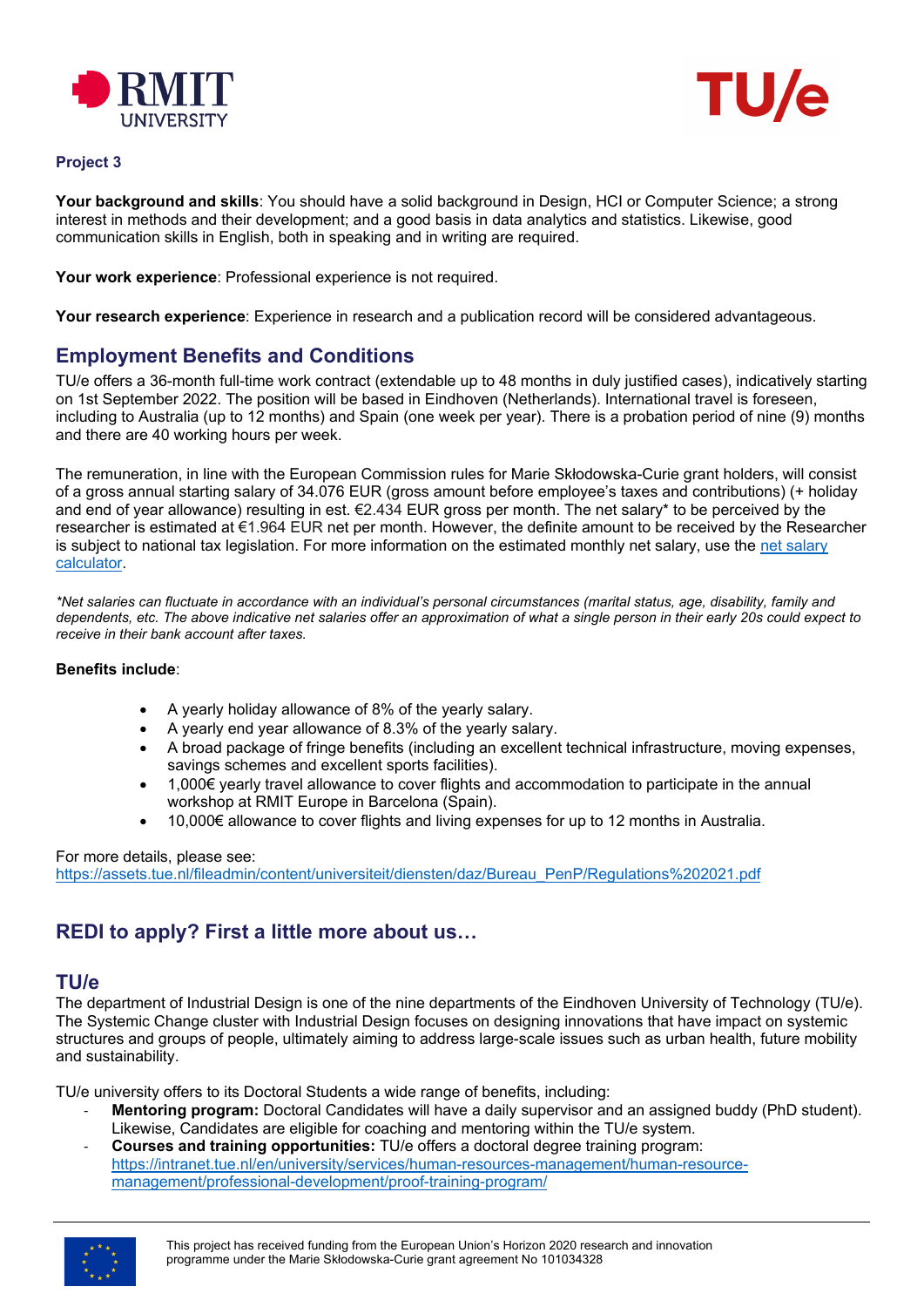



- Language courses: TU/e provides languages courses to its students: [https://intranet.tue.nl/en/university/services/education-and-student-affairs/tue-language-center/language](https://intranet.tue.nl/en/university/services/education-and-student-affairs/tue-language-center/language-courses/)[courses/](https://intranet.tue.nl/en/university/services/education-and-student-affairs/tue-language-center/language-courses/)
- **Cultural and social activities:** TU/e has a central program for social activities for new employees (every PhD student is treated as an employee).
- **Engagement with industry:** the Doctoral Student will closely work with our industry partner, Philips Design. Philips Design will support the Doctoral Student with a selection of case-studies to work on.

For more information, visit: <https://www.tue.nl/en/>

### **RMIT**

RMIT is a global university of technology, design and enterprise, ranked in the top 20 of universities under 50 years old in the world. World-class people, leading edge resources, collaboration with industry partners and multidisciplinary approaches are just a few of the trademarks of research at RMIT, which boasts almost 90,000 students and campuses in Australia, Vietnam, a centre in Barcelona, Spain and research and industry partners on every continent.

As Doctoral Student at RMIT you will be able to benefit from a wide range of training and mentoring opportunities including:

- **The PhD Up** program offering a huge range of workshops, seminars and short courses to build research knowledge and skills, including research writing, publishing, research methods, ethics, project management and careers (see more at: [https://www.rmit.edu.au/students/student](https://www.rmit.edu.au/students/student-essentials/information-for/research-candidates/enriching-your-candidature/phd-up-program)-essentials/information-for/research[candidates/enriching-your-candidature/phd-up-program\)](https://www.rmit.edu.au/students/student-essentials/information-for/research-candidates/enriching-your-candidature/phd-up-program)
- **RMIT PhD Online Modules**, designed specifically for PhD students, including *Researching your literature review, Writing a research proposal, Choosing where to publish, Writing for Publication, Research Integrity*, etc.
- **RMIT Creds**, RMIT's Digital Credentials Platform, which includes over 80 credentials covering a wide range of topics such as *Understanding Responsible Research and Innovation, Academic Integrity Awareness, Emotional Intelligence, Diversity Matters, Agile Ways of Working, Why Gender Matters, Cross Cultural Communications*, etc. (see more at: https://www.rmit.edu.au/study-with-us/levels-of-study/short-courses);
- **The e-Grad School**, the online learning modules of the Australian Technology Network (ATN) of Universities' covering a multitude of transferrable skills such as *Critical and Creative Thinking, Leadership and Communication, Entrepreneurship, Research Commercialisation, Public Policy*, etc.
- **The RMIT Mentoring platform also** gives you access to mentoring from trained professionals and experts, including:
	- o *Career Mentoring* career guidance from industry professionals from all disciplines and global locations.
	- *Women@RMIT Mentoring* career guidance from industry professionals who are committed to gender diversity and equality in the workplace (especially for female students in male dominated industries)
	- o *Pride Mentoring*  a chance for students who identify as LGBTIQ+ to receive professional and social guidance from industry professionals who also identify as LGBTIQ+ or are familiar with the additional challenges these groups face in the workforce.

Find out more: [rmit.edu.au](https://www.rmit.edu.au/)

# **A little more about you…**

# **Eligibility**

**You need to fulfil criteria of the REDI program and both universities to be recruited.**

To apply for REDI, you must comply with the MSCA-COFUND eligibility criteria by the application deadline:

• **Be in the first four years Full-Time Equivalent (FTE) research experience** of your research career and not yet have been awarded a doctoral degree. FTE Research Experience is measured from the date when a researcher obtained the degree entitling him/her to embark on a doctorate, **AND**

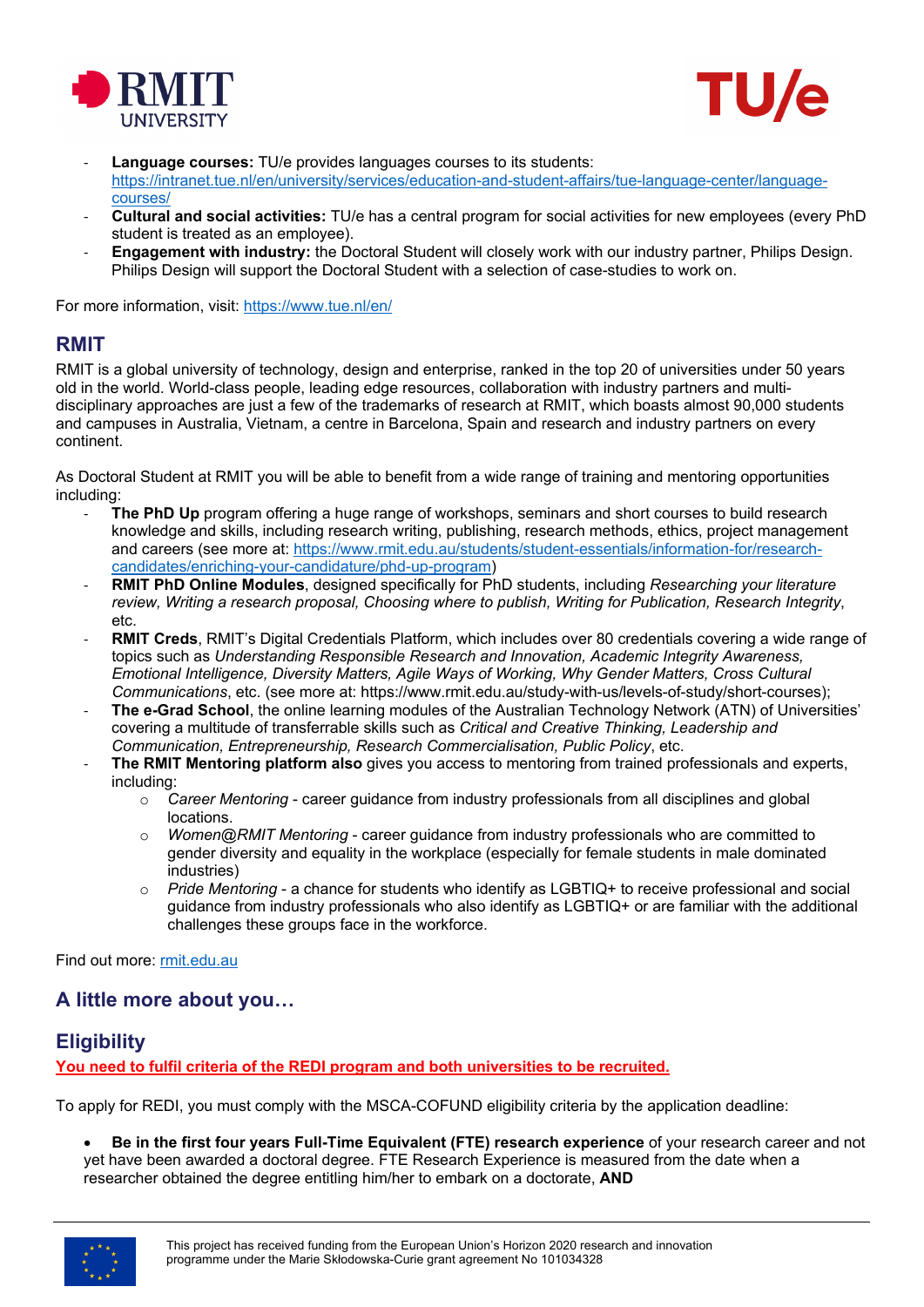



• **Not have resided or carried out your main activity (work, studies, etc.)** in the country of your research host for more than 12 months in the 3 years immediately before this call's deadline. Time spent as part of a procedure for obtaining refugee status under the Geneva Convention (1951 Refugee Convention and 1967 Protocol), compulsory national service and/or short stays such as holidays is not taken into account.

**AND** the following criteria:

- **Hold a bachelor's degree requiring at least 4 years of full-time study** in a relevant discipline awarded with honours and including a research component; **OR**
- **Hold a master's degree that includes a research component** or a master degree without a research component with at least a high distinction average; **OR**
- **Have evidence of appropriate academic qualifications and/or professional experience** demonstrating that the applicant has developed knowledge of the field of study or cognate field and the potential for research sufficient to undertake the chosen project.

#### **AND**

• Have **English level C1 language proficiency**.

In addition to the above, if your application is successful, you will be required to:

- Depending on your personal situation you might have to apply for a working visa in the Netherlands (More information https://www.government.nl/topics/foreign-nationals-working-in-the-netherlands/question-andanswer/what-permits-do-foreign-workers-need)
- Apply for a student visa in Australia (More information: [https://www.rmit.edu.au/study](https://www.rmit.edu.au/study-with-us/international-students/apply-to-rmit-international-students/student-visas/apply-for-a-visa)-with-us/international[students/apply-to-rmit-international-students/student-visas/apply-for-a-visa\)](https://www.rmit.edu.au/study-with-us/international-students/apply-to-rmit-international-students/student-visas/apply-for-a-visa)

### **In addition to meeting the eligibility criteria for the REDI Program, you will also need to meet the admission criteria of both institutions:**

# **Admission at TU/e**

You will be enrolled as Doctoral Student at TU/e for the entire duration of the assignment. At admission, you will need to supply:

- Degree certificate and the transcript of records of a master's degree. Formal requirements for validating or accepting qualifications obtained abroad might variety depending on country of citizenship / origin.
- Candidates should have a C1 level of English according to the European Framework of Reference for Languages (CEFR).

#### More information:

[https://assets.tue.nl/fileadmin/content/universiteit/diensten/daz/Bureau\\_PenP/Regulations%202021.pdf](https://assets.tue.nl/fileadmin/content/universiteit/diensten/daz/Bureau_PenP/Regulations%202021.pdf)

### **Admission at RMIT**

You will also be enrolled as Doctoral Student at RMIT for the entire duration of the assignment. At admission, you will need to supply:

- $\overline{\phantom{a}}$  CV
- Complete transcripts for all academic qualifications
- Research proposal or statement of interest in an available research project
- Language certificates
- List of referees